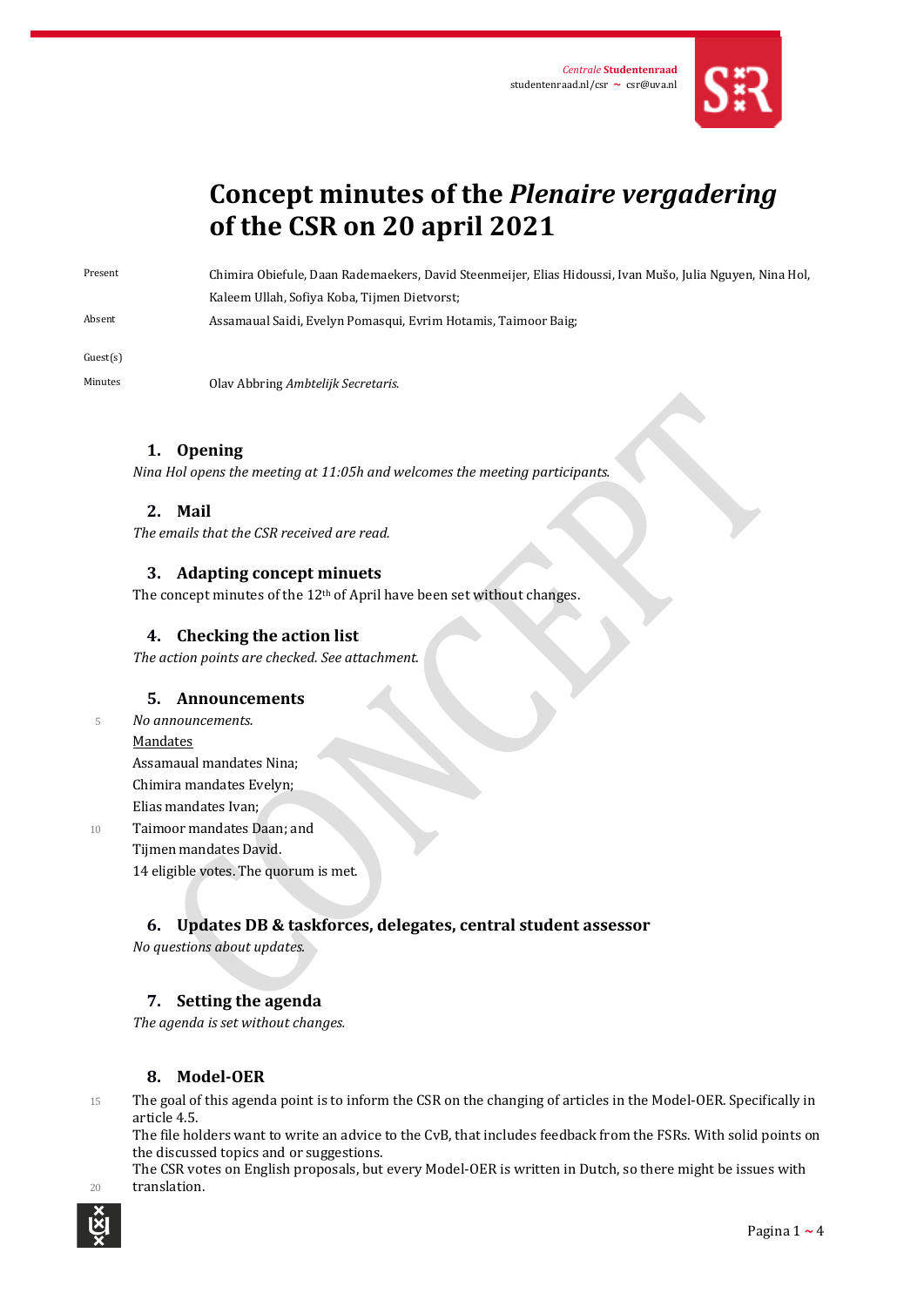

Follow up:

The delegates will inform and discuss with their FSRs the changes that the CSR has already voted on and 25 inform that the file-holders for Model OER will be sending an unsolicited advice to the Executive Board in the end of April and will be asking if the FSRs are willing to co-sign.

#### **9. COBEX language**

The COBEX have to give a response on an appeal in Dutch. Sometimes, but not always the Dutch gets 30 translated. There are specific occasions when an appeal is in English, the decision is in Dutch and it doesn't get translated.

**Voting proposal:** The CSR 20-21 decides in favour of sending an unsolicited advice, to ask the CvB to make the COBEX translate their appeals.

35 In favour: 14

Against: 0

Blanco: 0

Abstain: 0

*The CSR 20-21 decides in favour of sending an unsolicited advice, to ask the CvB to make the COBEX translate*  <sup>40</sup> *their appeals. (decision).*

Follow up: Write an advice to the CvB

### **10. Flex studying**

- 45 The goal of this agenda point is for the CSR to gets informed on the request of advice on flex studying. Flex studying is a system were a student can pay per EC. The proposal is to add studies the pilot for the next year. The file holders are planning on writing a positive advice. If there are CSR members that want a different tone in the letter, please inform David or Nina.
- 50 There hasn't been a review of the pilot yet. The pilot will be reviewed after it has ended. This given will be included in the next meeting piece. However, the proposed changes are on that formalities of the document (payment, date, etc.).

It is added that, once it gets embedded in the law, all programs must offer flex studying. So having this pilot 55 now, will make the logistics better, once the law is altered.

**Voting proposal:** The CSR 20-21 decides in favour of the current proposal for flex studying at the UvA for the year 2021-2022. In favour: 8

60 Against: 0

Blanco: 0

Abstain: 6

*The CSR 20-21 decides in favour of sending an unsolicited advice, to ask the CvB to make the COBEX translate their appeals. (decision).*

65

Ivan will send a doodle for an alternative day for the PV next week. **[action]**

*Nina left the meeting*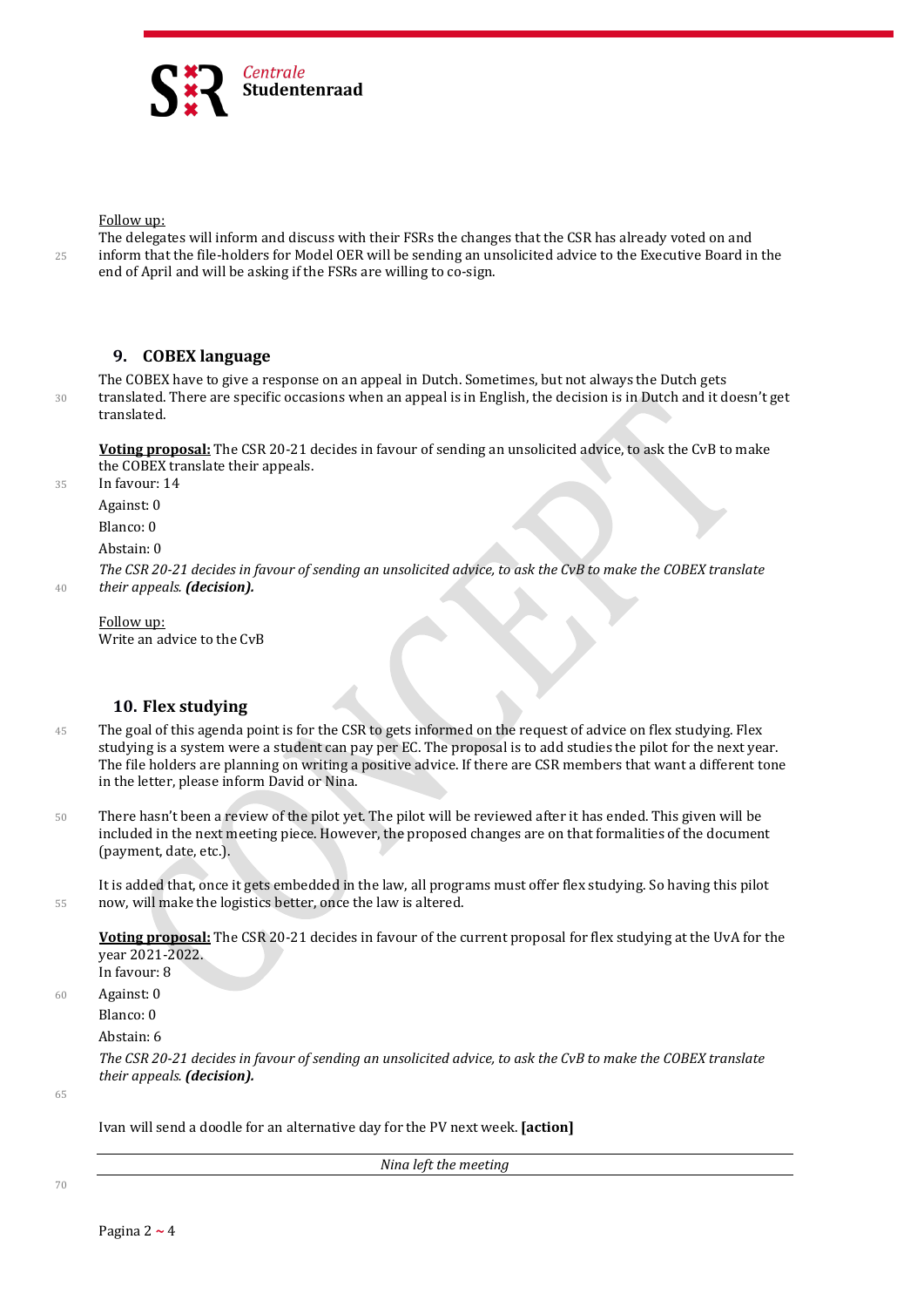

Follow up:

The ambtelijk secretaris will send the positive advice on the flex studying regulations to the CvB on Friday 23- 4-2021

#### **11. Function profile student assessor 2021-2022 [CONFIDENTIAL]**

The term for the current student assessor is ending. Sofiya will be trying to join the BAC for the new student 75 assessor. The document will not be translated, but the candidates will be asked if they prefer English or Dutch, if it's Dutch an interpreter will be present.

There was one amendment by the file holder, this was a factual change about the number of students at the UvA.

80

The CSR also needs to select a non-CSR member to join the BAC. The proposal is to have Roeland Voorbergen or Pjotr van der Jagt present.

**Voting proposal:** The CSR 20-21 decides in favour of the job placement of the central student assessor

85 profile. In favour: 11

Against: 0

Blanco: 0

Abstain: 1

#### <sup>90</sup> *The CSR 20-21 decides in favour of the job placement of the central student assessor profile. (decision)*

**Voting proposal:** The CSR 20-21 decides in favour of asking/appointing Roeland Voorbergen (Chair of the CSR 2018 2019) to join the BAC (Selection Committee) as a UvA student. In case Roeland is unavailable, the CSR is in favour of asking/appointing Pjotr van der Jagt (Chair of the CSR 2019-2020). 95 In favour: 12

Against: 0 Blanco: 0

Abstain: 0

*The CSR 20-21 decides in favour of asking/appointing Roeland Voorbergen (Chair of the CSR 2018 2019) to join*  <sup>100</sup> *the BAC (Selection Committee) as a UvA student. In case Roeland is unavailable, the CSR is in favour of asking/appointing Pjotr van der Jagt (Chair of the CSR 2019-2020). (decision)*

#### Follow up

The file holder informs Mariska of the decision of the CSR on the profiling. 105 The file holder informs Mariska on who is the student member for the BAC.

## **12. W.V.T.T.K. / Any other business**

Please send invoices and expenses for the evaluation weekend to Sofiya. Ivan will send a summary of the evaluation weekend to the members of the council.

## **13. Input requests for the FSRs / to the media**

The FSRs and media will be informed on the student assessor's job placement.

The FSRs will be asked to send feedback and suggestions to the Model-OER.

110 The FSRs and media will be informed that the CSR, is looking for members of the complaints committee.

## **14. Evaluating the PV**

*The CSR members evaluate the PV.*